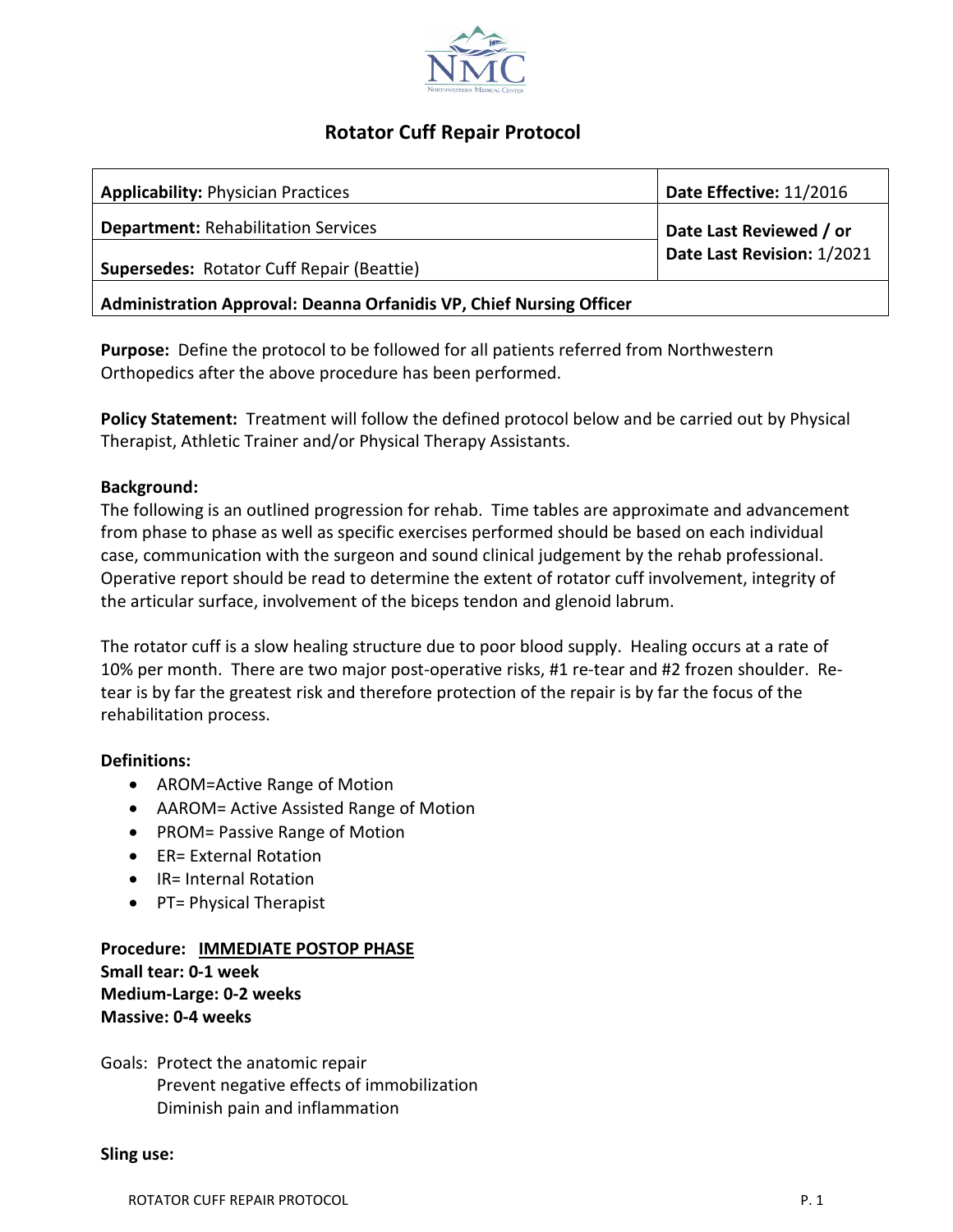

**Small tear- 2-3 weeks (educate that patient should continue to avoid active shoulder motion even when out of the immobilizer until allowable by protocol). Remove the bolster from the immobilizer at 2 weeks. (start to wean at 2 weeks goal to wean 100% by end of 3 weeks)**

**Medium to Large- 4-6 weeks (educate that patient should continue to avoid active shoulder motion even when out of the immobilizer until allowable by protocol). Remove the bolster from the immobilizer at 4 weeks**

**Massive- 6-8 weeks , Remove the bolster from the immobilizer at 6 weeks Driving: use the same timeframes as weaning from sling AND patient must no longer be taking narcotics. Educate patient to keep hands at 4 oclock and 8 oclock on the steering wheel.**

*Variance: Modification of this timeframe by the surgeon is not unusual based on intraoperative assessment as well as patient specific factors. Surgeon will communicate any variance from this timeframe with the treating therapist.*

## **Immediate POSTOP PHASE**

First outpatient physical therapy scheduled for post-op day 2-3 for all groups

*Dressing*:therapist will remove post op dressing at initial PT visit. Wound will be cleansed and band-aids applied. If aquacel AG is used by surgeon this will be removed in PT at post-op day 7.

*Pt. education*: encourage frequent ice use, postural awareness, wound care, compliance with precautions, use of immobilizer, proper dressing and washing techniques to maintain precautions.

*Edema Control:*

Ice/cryocuff Kinesiotape if indicated Estim- if indicated

*Suggested exercises:*

Hand, wrist, forearm, elbow AROM and isometrics. Cervical AROM Passive shoulder pendulum PROM ER in supine with wand (elbow at side in 0-20 degrees abduction)

- *Variance if subscapularis repair- No ER (active and passive)past neutral x 6 weeks, forward elevation in scapular plane with shoulder in IR only x 6 weeks, no abduction (active and passive) x 6 weeks, no resisted IR x 12 weeks, 6-12 weeks limit ER to 30 degree.*
- *If biceps repair- no resisted elbow flexion or forearm supination x 6 weeks, no lifting greater than coffee cup x 6 weeks.*

## **POST-OP Phase 1**

**Small tear:1 week Medium-Large: 2 weeks Massive: 4 weeks** Goals: Protect the anatomic repair

ROTATOR CUFF REPAIR PROTOCOL **P. 2** and 20 and 20 and 20 and 20 and 20 and 20 and 20 and 20 and 20 and 20 and 20 and 20 and 20 and 20 and 20 and 20 and 20 and 20 and 20 and 20 and 20 and 20 and 20 and 20 and 20 and 20 and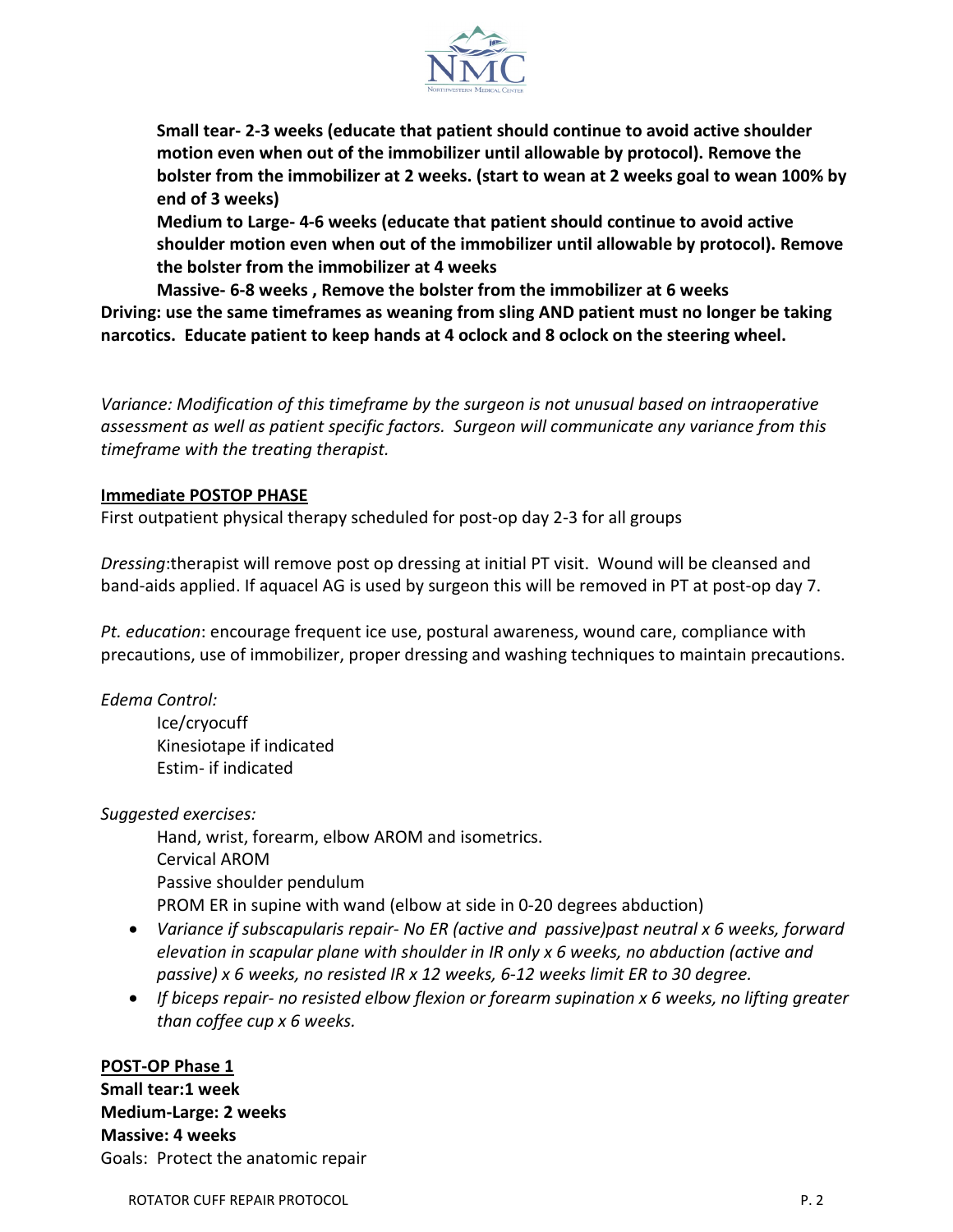

Prevent negative effects of immobilization Diminish pain and inflammation PROM goals flexion 100, ER 20 (in 0-20 abduction) , abduction 60

*Edema Control:*

Ice/cryocuff Kinesiotape if indicated Estim- if indicated

*Pt. education*: encourages frequent ice use, postural awareness, compliance with precautions, use and weaning from immobilizer depending upon repair size.

## *Suggested Exercise*:

Gentle shoulder PROM in all directions, do not force IR Passive pulleys- flexion and abduction Scapular isometrics: retraction and depression Hand, wrist, forearm, elbow AROM and isometrics

Conditioning: Cardiovascular exercise that does not stress the repair or put patient at risk of falling. Stationary biking, walking for example.

- *Variance if subscapularis repair- No ER past neutral (active and passive) x 6 weeks, forward elevation in scapular plane with shoulder in IR only x 6 weeks, no abduction(active and passive) x 6 weeks, no resisted IR x 12 weeks, 6-12 weeks limit ER to 30 degrees.*
- *If biceps repair- no resisted elbow flexion or forearm supination x 6 weeks, no lifting greater than coffee cup x 6 weeks.*

## **POST-OP Phase 2**

# **Small tear: 4 weeks**

# **Medium-Large: 6 weeks**

# **Massive: 8 weeks**

Goals: Protect the anatomic repair Prevent negative effects of immobilization Promote proprioception and scapula-humeral rhythm Diminish pain and inflammation PROM goals-flexion 130, ER 40 (in 0-20 abduction), abduction 75 Grade I/II shoulder and scapular joint mobilizations per clinical presentation

*Pt. education*: may return to sedentary work with elbow at side, no resistive activity/lifting, avoid repetitive abduction

*Suggested exercises*:

**Submaximal** shoulder isometrics **in neutral**

Shoulder AAROM progressed to AROM. Start with gravity reduced positions and progress to against gravity as tolerated.

UBE

Scapular row and shoulder extension

Grade I/II shoulder and scapular joint mobilizations

Hand, wrist, elbow resisted exercises in all directions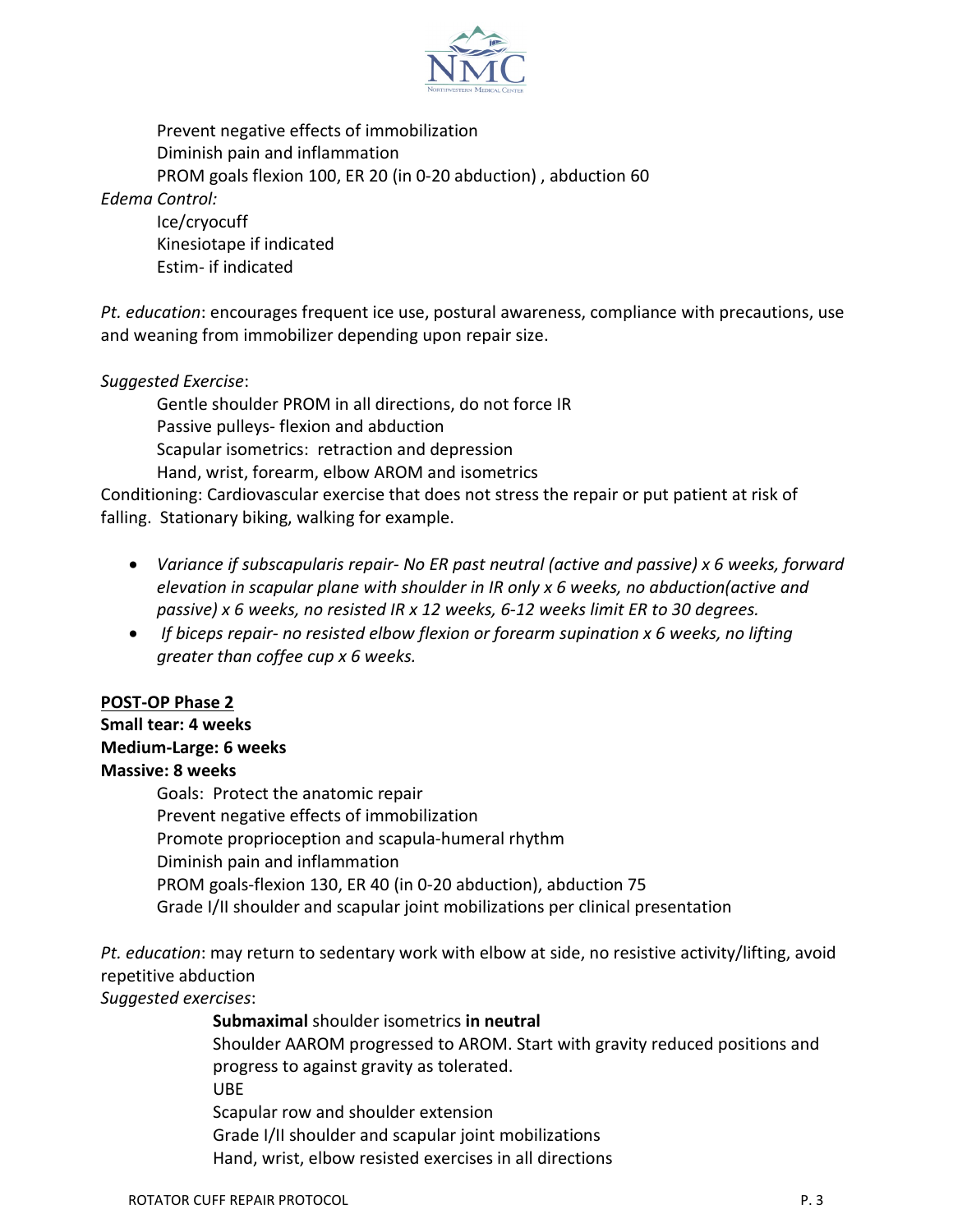

- *Variance if subscapularis repair- No ER past neutral (active and passive) x 6 weeks, forward elevation in scapular plane with shoulder in IR only x 6 weeks, no abduction (active and passive) x 6 weeks, no resisted IR x 12 weeks, 6-12 weeks limit ER to 30 degrees.*
- *If biceps repair- no resisted elbow flexion or forearm supination x 6 weeks, no lifting greater than coffee cup x 6 weeks.*

## **POST-OP Phase 3**

## **Small tear: 6 weeks**

#### **Medium-Large: 12 weeks**

## **Massive: 16 weeks**

Goals: Protect the anatomic repair Restore functional use of the involved UE Promote dynamic stability and proprioception PROM goals-flexion 140, ER 50, abduction 80 Continue joint mobilizations as needed to maximize ROM Restore AROM

*Pt education*: waist high functional activities no overhead lifting *Suggested exercises*:

Shoulder PROM in all directions

Continue joint mobilizations as needed to maximize ROM

Shoulder AAROM and AROM in all directions

Shoulder isometrics in all directions

Shoulder progressive resistive exercises: for rotator cuff and scapular stabilization with focus on shoulder strengthening below 90 degrees.

- o Theraband/weights for resistance
- $\circ$  Scapular stabilization activities in varying positions: supine, sitting, standing
- o Prone Exercises: scapular row, extension, horizontal abduction and scaption with progressive resistance
- o UBE
- o Closed chain activities with shoulder below 90 degrees
- *Variance if subscapularis repair- No ER past neutral (active and passive) x 6 weeks, forward elevation in the scapular plane with shoulder in IR only x 6 weeks, no abduction (active and passive) x 6 weeks, no resisted IR x 12 weeks, 6-12 weeks limit ER to 30 degrees.*

## **POST-OP Phase 4 12-24+ weeks**

Goals: Full AROM Restore function

## **Small: 12 weeks**

## **Medium-Massive:18 weeks**

PROM and stretching for full ROM Progress strengthening for rotator cuff and scapular muscles in all directions. Progress as tolerated open chain, closed chain, functional exercises.